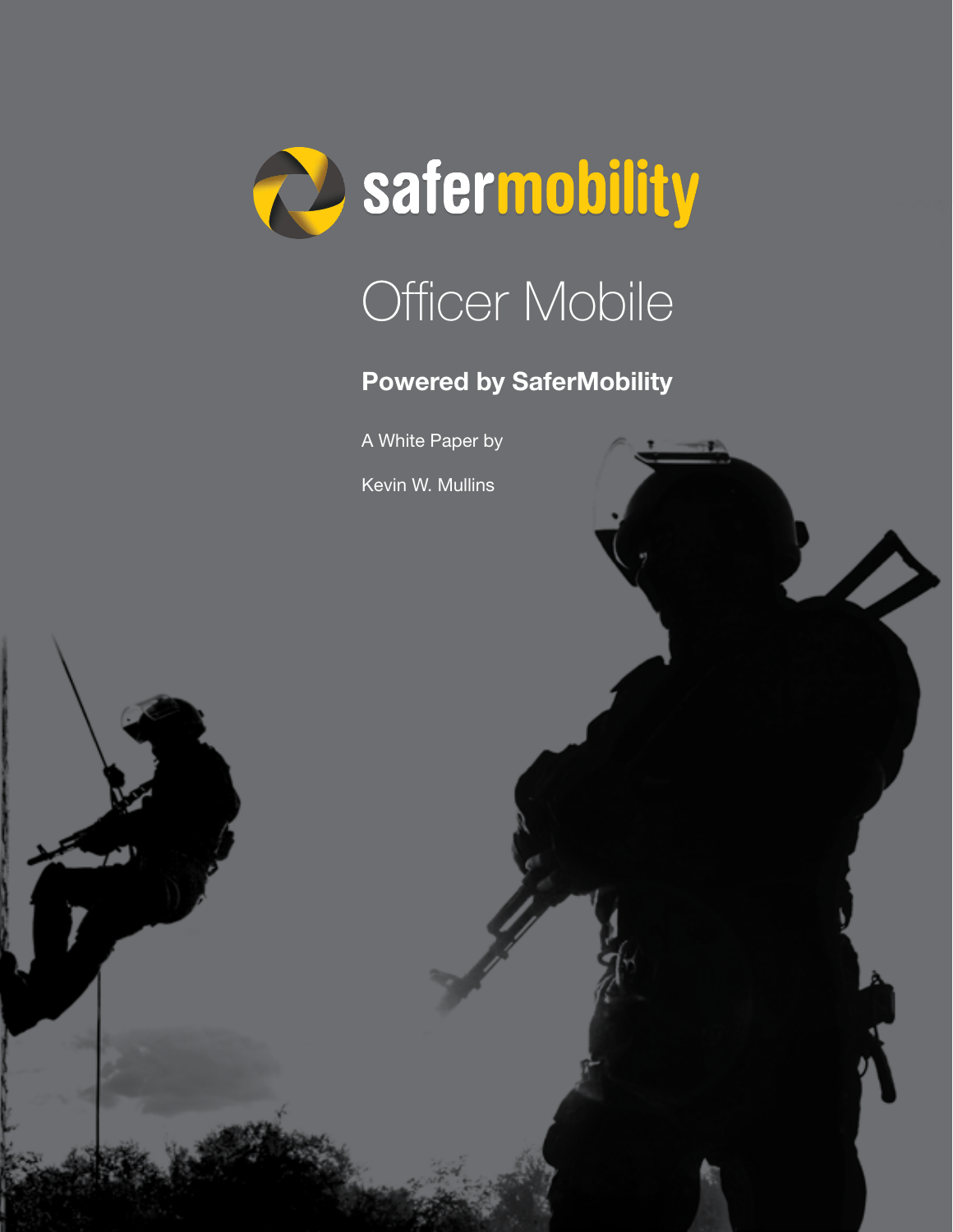

### Overview

Body cameras are not a new idea, with many law enforcement jurisdictions already deploying the devices. Calls to expand their use have gained traction since the August 2014 shooting death of unarmed black teenager Michael Brown by a white Ferguson, Mo., police officer. Two new Democrat legislative proposals to equip more police officers with body-worn cameras have been proposed this week. Multiple states have proposed legislation to enact body worn cameras or for funding studies regarding their potential use and impact.

As part of a broader community policing initiative designed to ease tensions between officers and the citizens they serve, President Barack Obama asked Congress in December for \$75 million in grant money to help law enforcement agencies buy more cameras. The White House, which says that investment could help purchase 50,000 cameras over three years, is expected to include language on the policing plan in its fiscal 2016 budget request due on Feb. 2. It is further proposed expanding the federal funding initiative to upwards of \$263 million for funding during the same period.

In his State of the Union address last week, President Obama made no specific mention of body-worn cameras but did refer to the events in Ferguson, as well as the death of Eric Garner at the hands of a New York Police Department officer. And he called for lawmakers, community leaders and law enforcement to make changes to the criminal justice system more broadly. On top of the federal request for funding, the White House also wants to use part of a \$55 million tranche included in its overall policing proposal to step up research on the use of bodyworn cameras by law enforcement.

Body cameras on police could improve the quality of law enforcement and save us from our biases. This technology will make an enormous difference that goes far beyond day-to-day encounters between law enforcement and members of the public. Recent studies show complaints against officer decrease between 25%-40% when body worn camera are present. Even more impressive is the fact that use of force complaints decrease up to 80% when body camera are in place.

There are approximately 18,000 state and local law enforcement agencies in the United States today, employing approximately 1.1 million officers. Federal police employ approximately 120,000 officers, able to make arrests and carrying firearms. New York City alone employs 40,000 officers and sworn personnel and paid out \$177 million last year to settle misconduct claims. A recent survey shows that roughly 25% of law enforcement agencies currently use some form of body cameras.

With the advent of body worn camera technology in law enforcement comes the challenge of preserving captured video of an incident and having it admitted into evidence at a subsequent criminal trial. Similar concerns exist for the use of digitized images from surveillance cameras and whether the evidence could have been compromised, altered, or purposely omitted. As the technology advances and becomes more accessible to the general public certain evidentiary concerns need to be considered. Law enforcement's challenge with this proliferation of video evidence from body worn cameras is in obtaining and preserving the images captured for future evidentiary value.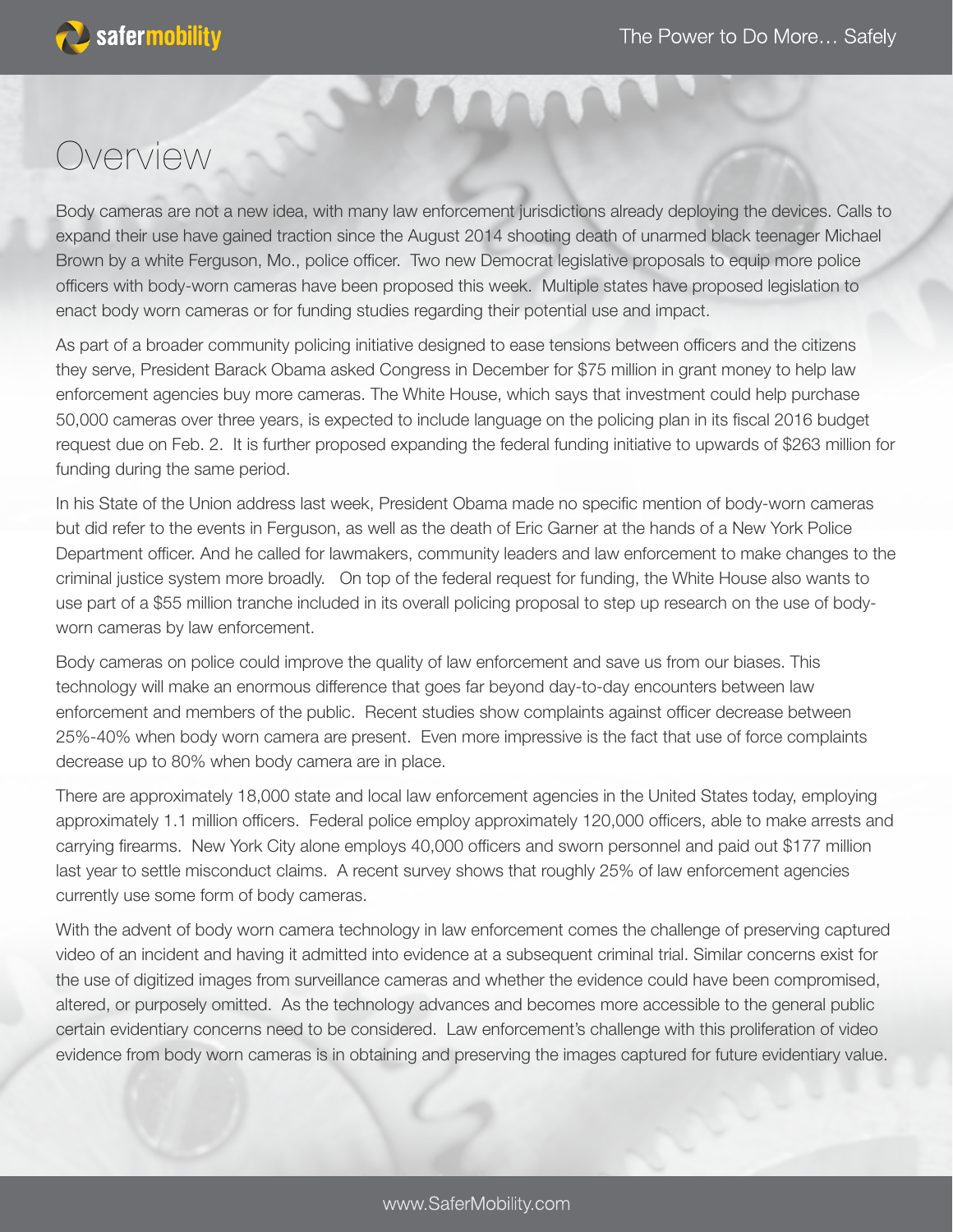## Current Solutions – The Problems

**B** safermobility

Stumbling blocks are already being presented regarding the admissibility of digital evidence. Defense objections are already being presented regarding (1) preservation of memory cards and other temporary storage devices (2) authenticity of the evidence as a true and accurate reflection of what the proponent of the evidence claims it to be (3) agency policy for evidence collection and preservation which includes digital and electronic evidence, and (4) showing that the purported digital evidence is relevant to the ultimate fact to be proved and weighs on the probability of fact based on time and location.

Body cameras as work by law enforcement today typically store digital images to a static hard drive either on the device or to an attached recorder. The images are transferred to either by manually inserting the memory card into a storing server, a direct plug from device to server, or by a digital download once the device is in wifi range. A centric problem with current operation exists in the facts that the evidence can be misplaced, compromised, or overwritten mistakenly. Further, the technology does not allow for real time communication or viewing by others within the agency.



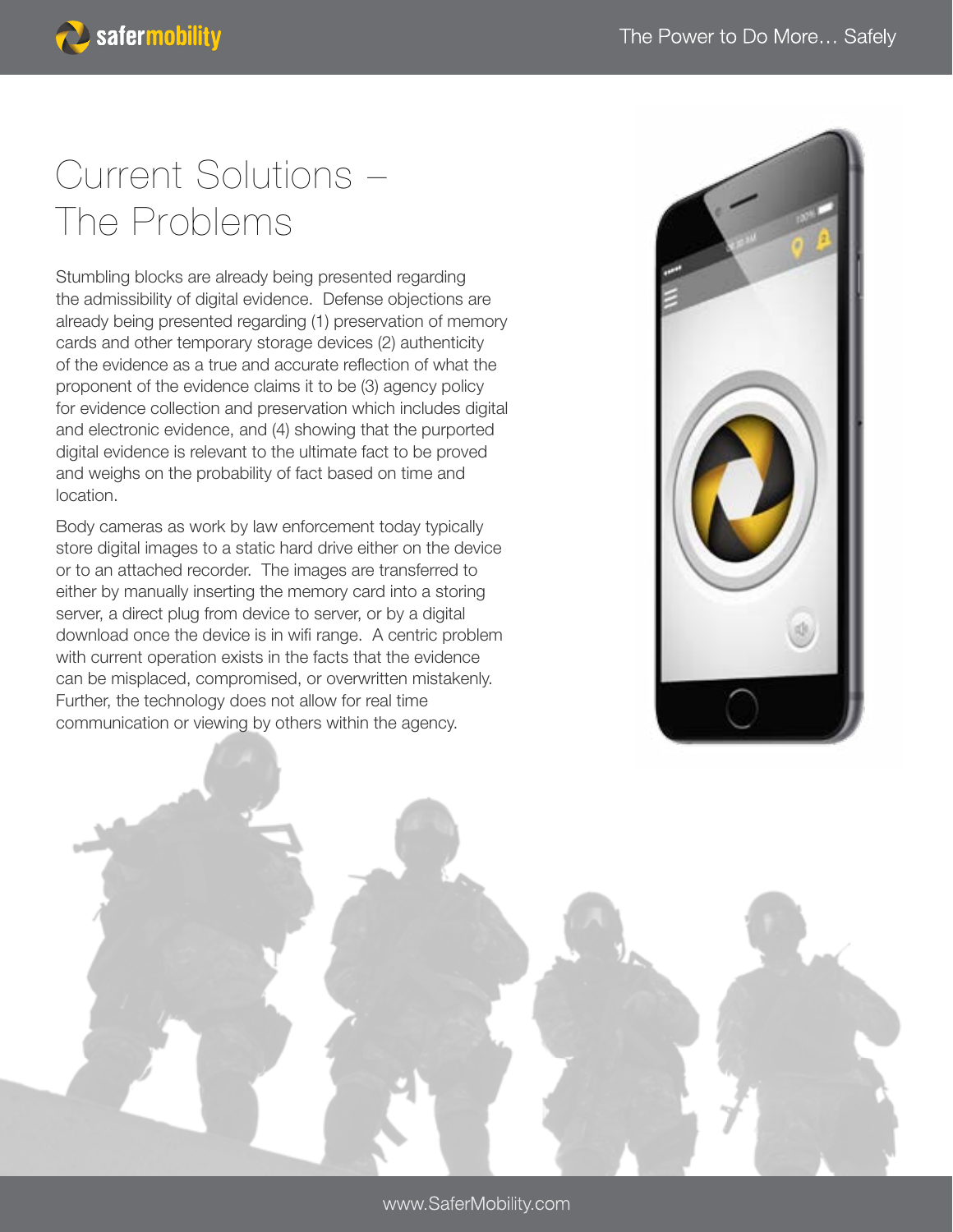## Officer Mobile

SaferMobility® solves the problems experienced with body worn technology as it currently exists in the market as well as creates an enterprise wide communication system - Officer Mobile. Officer Mobile is new and dynamic inter- and extra-departmental communication technology. The system incorporates off-the-shelf third party camera hardware or can utilize the Android and iOS devices which departmental officers carry every day. Officer Mobile offers much more than just the static body camera solutions being offered today – it is a fully encompassing communication and responder location technology.

Traditional body cameras record to an on-device storage chip, which much be manually downloaded to a storage server. A key difficulty with fixed storage devices is that they can be compromised, storage costs are typically high, and they do not provide live command access during use. Officer Mobile streams live, encrypted video to a secure server location. The system allows for real-time viewing by dispatch, command, as well as other officers in the field. In addition to the live audio and video, the technology will display profile information and provide the exact geo-location of the officer. All information is locationcentric and time stamped at the server level to meet evidentiary requirements.

Officer Mobile is the first technology on the market to allow the live streaming of video, the ability to have multiple eyes and ears at the point of contact, command support in real-time if needed, and data information encrypted in the Cloud. The system further offers an Emergency Notification System, allowing the department to push messages system wide thought their app, email, and SMS messaging.

In any situation, emergency or otherwise, Officer Mobile allows immediate sharing and archiving of uncompromised information. From motor vehicle accidents to detective crime scenes, from traffic stops to SWAT operations, Officer Mobile increases officer safety, limits liability, and utilizes the latest technology for a Safer America and beyond.